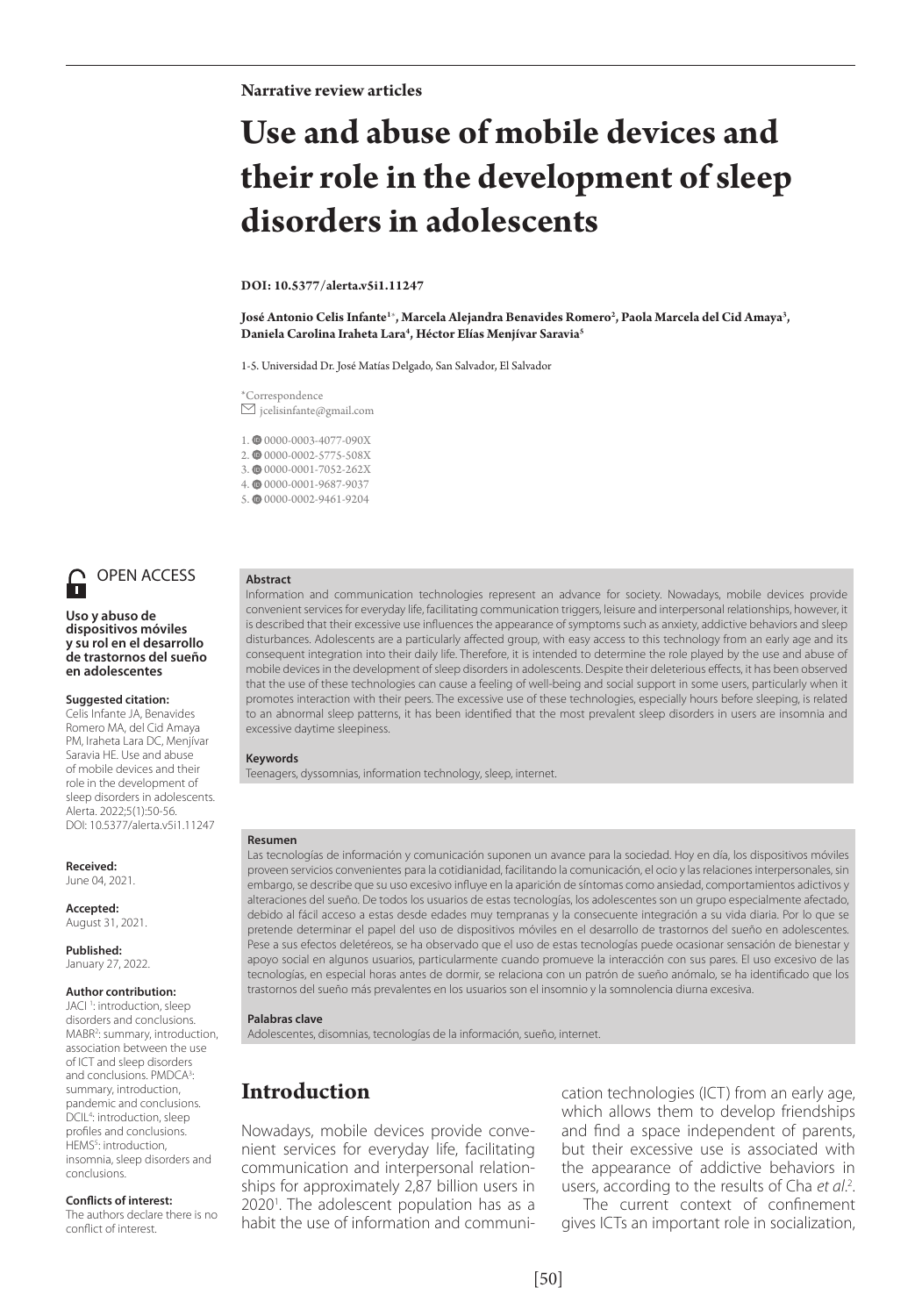increasing their use. The online study also increases the time of exposure to the devices, affecting sleep quality<sup>3,4</sup>. The problematic use of ICTs in adolescents manifests itself with symptoms of dependence and withdrawal, also causing school absenteeism, aggressiveness, anxiety, sleep disturbances or poor academic performance 5 .

In the United States of America, Hale L, *et al.* reported 51 % of people with signifi cant impacts on mood, daily functioning and interpersonal relationships in 2018<sup>6</sup>. Besides, the use of internet as entertainment promotes a shorter sleep pattern and de creases its quality<sup>7</sup>.

During adolescence, changes occur that require good sleep habits, so it takes between 8 and 10 hours for adequating psychophysiological development 8 . According to the American Psychiatry Association (APA), sleep disorders are characterized by problems in the quality and quantity of sleep<sup>9</sup> .

The use of social networks is related to negative effects on sleep, interpersonal relationships and work and school performance10. ICTs are considered to displace or interrupt sleep time, provide stimulating content and alter the circadian cycle<sup>11</sup>. Also, alterations in adolescent sleep patterns are related to an increase in mood disorders, anxiety, substance abuse, behavioral problems and suicidal ideations<sup>12</sup>. Therefore, it is intended to determine the role played by the use and abuse of mobile devices in the development of sleep disorders in adolescents.

# **Developments**

### **Sleeping profile and sleeping disorders in adolescents**

Sleeping is a physiological process and a biological need of human beings that allows them to achieve an adequate state of health. It consists of a relative stage of physical inactivity in which psychological, neuroendocrine, gastric and intestinal functions are restored, which are vital for full performance and the person is in a state of rest and recovery<sup>13</sup>. .

The quality of sleep depends on several factors related to the people, the stages of their sleep cycle, the consumption of medications, stimulants such as caffeine and theine, exercises, work environment or some diseases, and other environmental aspects, such as the use of technological devices. The Pittsburgh Sleep Quality Index

(SCI) is a standard instrument for measuring sleep by which its different determinants are analyzed. These are grouped into seven components: quality, latency, duration, efficiency, sleep disturbances, use of sleep medication, and daytime dysfunction. It has a score from 0 to 21, where the higher the score the worse the quality of sleep<sup>14</sup>. .

According to a study conducted by the University of Granada, Spain in 2002, in which the amount of sleep was measured in hours, it was considered that if you sleep 5,5 hours or less a day, it is a short sleep pattern; 9 hours or more is a long sleep pattern and between 7 and 8 hours is an intermediate sleep pattern<sup>15</sup>. .

As for sleep disorders, according to the Diagnostic and Statistical Manual of Mental Disorders (DSM-V), insomnia is defined as a predominant dissatisfaction with the quantity or quality of sleep, which can be presented as difficulty falling asleep, maintaining it or waking up early in the morning and being unable to go back to sleep; this symptomatology occurs at least three days a week for a period of time equal to or greater than three months<sup>16</sup>. .

Now, the prevalence of insomnia in adolescents aged 16–18 years corresponds to 18,5 % with a predominance of the female sex  $(23,8 \%)$ <sup>17</sup>. The exact cause of why women have a higher percentage is unknown, but it is believed that the onset of menstruation is an event that increases the risk of developing this pathology<sup>18</sup>. .

The impact of insomnia on the normal life of the adolescent occurs in different ways, such as daytime sleepiness, altera tions in daytime care and decreased healthrelated quality of life index (HRQOL)<sup>19</sup>. Apart from the consequences described before, there is evidence that insomnia also serves as a risk factor for suicide. Nowadays, the U.S. Institutes of Medicine estimate that for every death by suicide among adolescents, there are other 100 adolescents with suicide  $attemots^{20}$ . .

In addition to insomnia, excessive daytime sleepiness (EDS) is a common problem that affects the adolescent population. In 2019 Liu *et al.* observed that SDE affects approximately 29 % of adolescents and increases as they go through puberty: an increase in prevalence of 19,8 % is observed in the Tanner 1 stage (prepuberty) and 47,2 % in the Tanner 5 stage (post puberty). Also, the female gender has a higher prevalence since the Tanner 3 stage (half puberty) $21$ . .

In 2016, Vilela *et al*. noted that among the factors that can increase the risk of ex cessive daytime sleepiness is reported sleep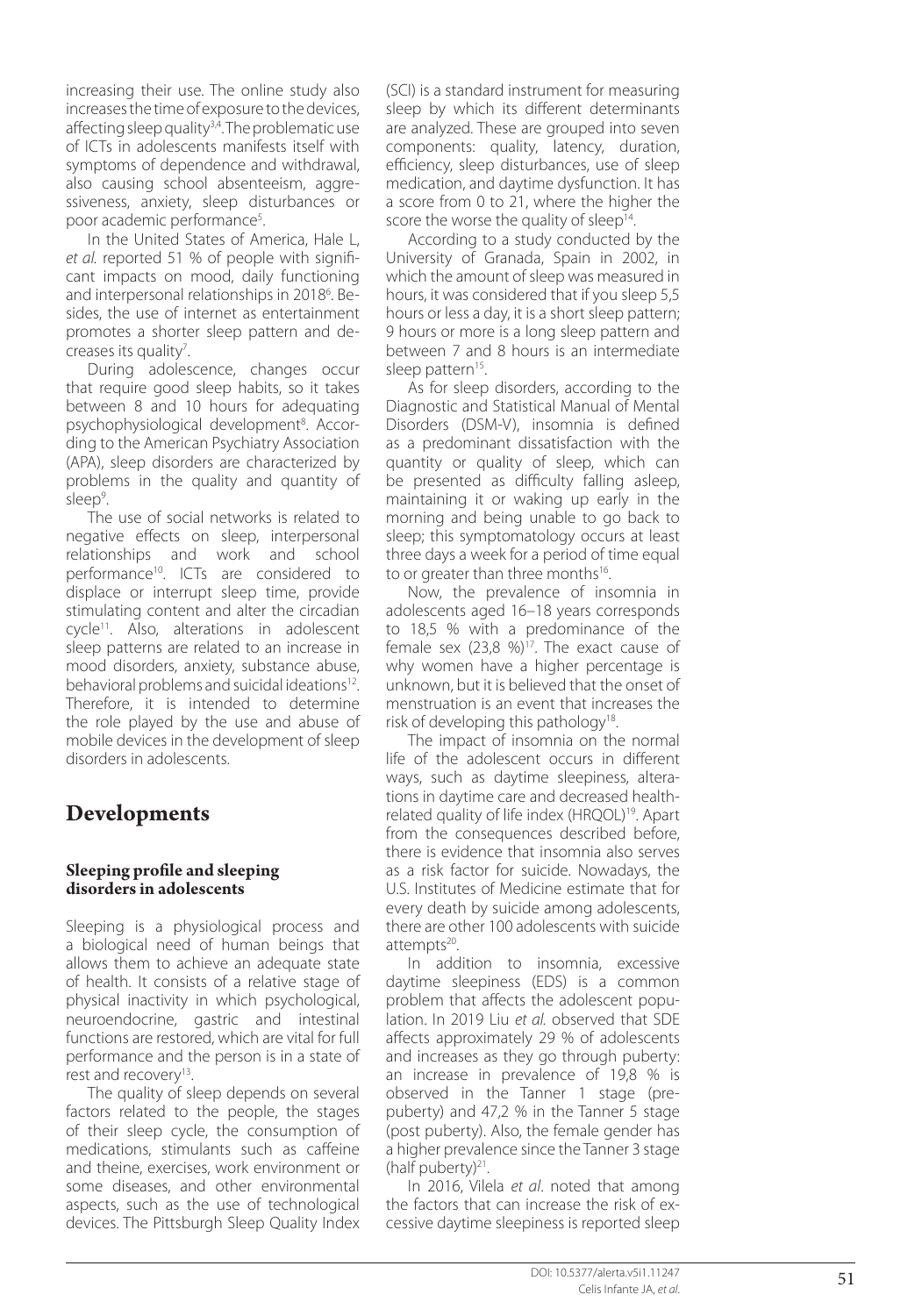deprivation, which has a prevalence of 39 % in this age group and increases with age. Be sides, it has been observed association with sleep hyperhidrosis and an evening chro notype; Symptoms of insomnia and use of electronic devices for more than an hour a day are associated with the presence of SDE22. One of the factors most related to SDE is the subjective need reported by adoles cents for longer hours of sleep, as observed by Ferrari *et al.*<sup>23</sup> .

Besides, mental illness and high academic stress are risk factors for developing SDE. In 2018, Luo *et al.* observed within a rural population of adolescents in China a two-way association between SDE and symptoms of depression and anxiety, which may indicate that there is a complex relationship between mental illness and sleep disturbances in adolescents<sup>24</sup>. .

This can cause in the lives of adolescents a lower academic performance, lack of development of cognitive function, use of substances and alterations in mood, also being associated with serious problems such as the increase in car crashes, which can lead to death25 .

### **Influence of mobile device use on sleep disorders**

ICTs have gained popularity among the young population, especially with the development of social networks, mobile devices and video games $26$ . However, its excessive use has repercussions both physically and psychologically, becoming associated with the consumption of drugs such as alcohol, tobacco or cannabis, poor academic performance and conflicting family relationships 5 . The relationship between problematic cell phone use and video games with avoiding negative feelings has been demonstrated<sup>27</sup>. .

Scales have been developed to classify the use of ICTs, among which are the MUL-TICAGE-ICT scale, created from the MULTI-CAGE-CAD scale for addictive and compulsive behaviors and the CAGE questionnaire for alcoholism in order to adapt to modern behavioral addictions 2 .

MULTICAGE-ICT is composed of twenty dichotomous questions divided into five scales, and evaluates problems related to the use of mobiles, internet, instant messaging, video games and social networks, allowing to identify those users with problematic use of ICT. This questionnaire has demonstrated predictive value for items about attention problems, emotional instability, emotional problems and inhibitory problems in social

behavior. Therefore, it is considered a useful tool to identify those users with problematic behaviors due to the excessive use of mo bile devices or other technologies<sup>28,29</sup>. .

In 2016, Kuss *et al.* define the term "problematic use of the internet" (UPI) as one that interferes with the user's daily activities<sup>30</sup>, with sleep disturbance being one of the most frequent comorbid conditions. It is suggested that the nocturnal use of ICTs directly interferes with the circadian cycle and causes irregular sleep patterns, with insomnia being one of the main consequences<sup>31</sup>. .

According to Dube *et al*., in 2017, the presence of entertainment and communication technologies and their use in the hour before bedtime, is negatively associated with the duration, quality and efficiency of sleep, causing the loss of 10,8 minutes of sleep for children who use cell phones one hour before bedtime, 10,2 minutes for children who use computers and 7,8 minutes for those who use television one hour before bedtime. A deficiency of 15 minutes of sleep duration is enough to produce clinical effects and this limit decreases when more than one device is used. The greatest impact is produced by the use of cell phones one hour before sleep, decreasing the quality of sleep by 36  $\frac{1}{3}$ . .<br>.

In 2016, Johansson *et al*. observed in a population of 259 adolescents between 13 and 21 years old, that 97 % make use of some technology one hour before bedtime, 47 % use three or four devices before sleeping and 10 % use six or more, and that the use of multiple devices is significantly associated with a shorter duration of sleep, lighter sleep and waking up early, in a population of 259 adolescents between 13 and 21 years old. They determined using the Epworth sleepiness scale that internet use before sleep is significantly associated with excessive daytime sleepiness and absence of restful sleep (Rho = 0,15 to 0,31,  $p < 0.05$ )<sup>33</sup>. .

In 2015, according to Hysing *et al.*, the use of ICT can alter sleep by consuming the time that would normally be dedicated to it, causing physiological alertness through stimulating content or altering the circadian cycle through exposure to bright light<sup>34</sup>. .

Also, the use of ICT during the night has been associated with later sleep hours, nightmares, sleepwalking and decreased sleep regeneration capacity $35$ . Similarly, Scott et al., in 2019, in a cohort of 11,87<sup>2</sup> adolescents between 13–15 years, determined that 13,9 % use ICT between 3–5 hours a day and 20,8%, more than 5 hours. This overuse was associated with late sleep onset with Odds Ratio (OR) of 2,14, wakefulness on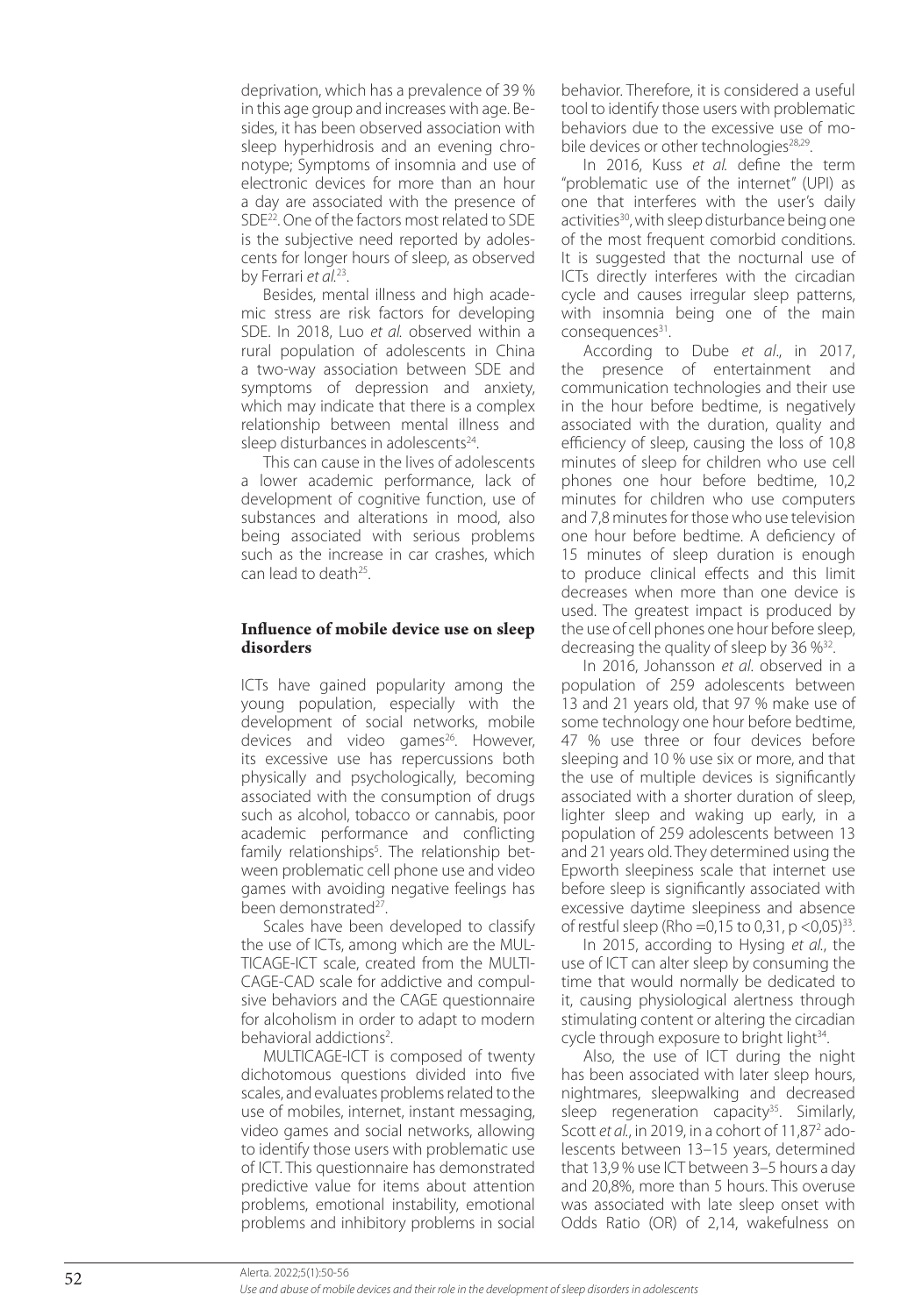school days, and trouble falling back asleep after waking up at night (OR 1,36)<sup>36</sup>. .

In 2017, Li *et al*. looked for the association between internet addiction, social media addiction and the presence of insomnia in a sample of 1015 high school students. The prevalence of insomnia for the general population was 37,2 %; however, it was 65,9 % for subjects with internet addiction and 54,1 % with social media addiction obtaining OR of 2,87 and 2,19, respectively. The authors conclude that there is a significant association between prolonged internet use and the presence of insomnia in adolescents<sup>37</sup>. .

### **Influence of COVID-19 lockdown on ICT use and sleep pattern**

COVID-19 and its rapid spread caused the World Health Organization (WHO) to de clare an international public health emer gency on January 2020 and global rigid quarantines to be established in March. The closure of schools, coupled with economic insecurity, social distancing, decreased mo bility and concern about the pandemic, has altered the routines of children and adoles cents, generating fear, anxiety, aggressive behaviors or disobedience, also increasing the risk of suicidal tendencies $38$ . .

Although the excessive use of ICTs is associated with various negative effects, the pandemic has made them indispensable and even beneficial, as schools have adapted themselves to online platforms and adolescents can interact with their peers through social networks, video games or other interactive activities. In 2021, According to Nagata *et al.*, the use of ICTs could represent an advantage in dealing with social distancing in those children and adolescents familiar with these<sup>39</sup>. .

In 2020, Ying *et al.* observed that in children aged 5 to 14 years who receive online classes, 68,8 % of parents reported 3 hours or more of ICTs use, exceeding the recommended maximum of 2 hours. 84,4 % reported less than 2 hours of outdoor time<sup>40</sup>. In 2020 Drouin *et al.* found that children with high levels of anxiety more frequently turn to ICT and social networks to interact with others or to inform themselves, while children with better socioeconomic abilities and with low anxiety symptoms resorted  $less to these<sup>41</sup>.$ .

During the first month of confinement in 20202, Cellini *et al.* reported an increase in activities involving the use of ICT in the 2 hours prior to sleep, which was associated with increased sleep latency and a delay in

bedtime. Besides, people with symptoms of depression, anxiety and stress, particularly students and employees, demonstrated reduced sleep quality and temporary disorientation $42$ . .

Romero-Blanco *et al.* compared the quantity and quality of sleep in nursing stu dents before and after quarantine, finding an increase in time spent in bed and sleep latency, the latter related to the inappropri ate use of TIC3 in 2020. According to Leone *et al.*, the effects of quarantine on sleep and the circadian cycle were greater as the age of the subjects decreased in 2020<sup>43</sup>. .

According to Orben *et al.*, isolation alters neural patterns in the nigra substance, causing feelings of loneliness and decreased happiness in 2020. In adolescents, the active use of social networks, with direct interaction with other people, can alleviate the feelings associated with isolation, provoke feelings of well-being and give access to social support. Therefore, the effect of the use of ICT on adolescents in confinement will be beneficial if it promotes interaction and direct connection with their peers, while passive activities such as watching photos or videos offer no benefit<sup>44</sup>. .

# **Conclusions**

Excessive use of information and commu nication technologies in the adolescent population, especially hours before sleep, is related to an abnormal sleep pattern, which is identified in a decrease in its quality and quantity. It has been found in literature re lated to this matter that the most prevalent sleep disorders in ICT users are insomnia and excessive daytime sleepiness.

# **Acknowledgments**

To Dr. Zairy García, our tutor, for having supported us in the elaboration of our research work.

# **Funding**

The authors declare there are no funding source.

# **References**

1. Smartphone users worldwide 2020, Statista, Alemania, 2020. Disponible en: https://www. statista.com/statistics/330695/number-ofsmartphone-users-worldwide/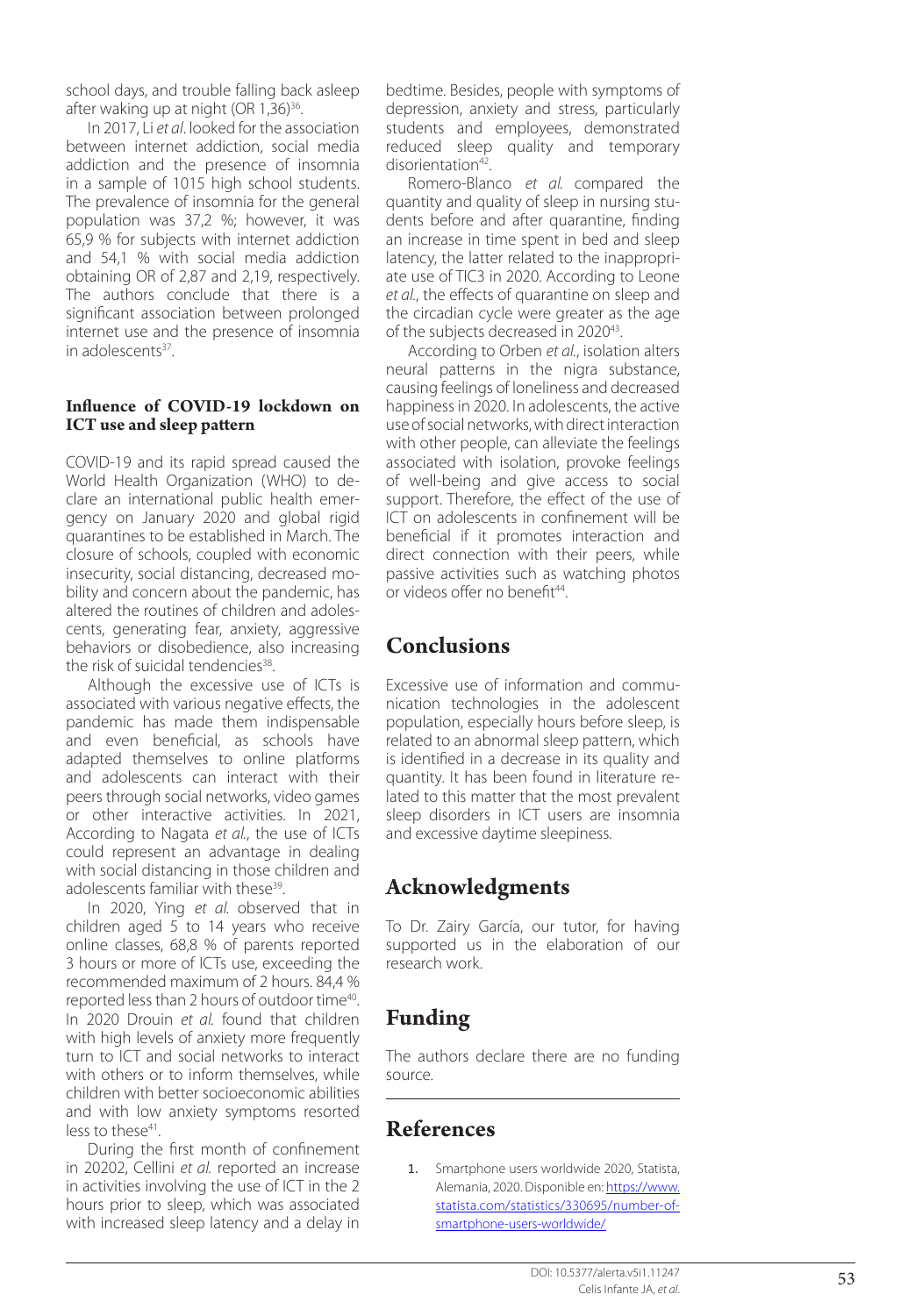- 2. Cha S-S, Seo B-K. Smartphone use and smartphone addiction in middle school students in Korea: Prevalence, social networking service, and game use. *Health Psychology Open*; 2018, 5(1)1-15. DOI: 10.1177/2055102918755046
- 3. Gupta R, Grover S, Basu A, Krishnan V, Tripathi A, Subramanyam A, *et al*. Changes in sleep pattern and sleep quality during COVID-19 lockdown. *Indian J Psychiatry*. 2020; 62(4): 370-378. DOI: 10.4103/psychiatry.IndianJPsychiatry\_523\_20
- 4. Zhou S-J, Wang L-L, Yang R, Yang X-J, Zhang L-G, Guo Z-C, *et al*. Sleep problems among Chinese adolescents and young adults during the coronavirus-2019 pandemic. *Sleep Medicine*. 2020;74:39-47. DOI: 10.1016/j. sleep.2020.06.001
- 5. Muñoz-Miralles R, Ortega-González R, López-Morón MR, Batalla-Martínez C, Manresa JM, Montellà-Jordana N, *et al*. The problematic use of Information and Communication Technologies (ICT) in adolescents by the cross sectional JOITIC study. *BMC Pediatrics*. 2016;16(1):140-151. DOI: 10.1186/s12887-016-0674-y
- 6. Hale L, Kirschen GW, LeBourgeois MK, Gradisar M, Garrison MM, Montgomery-Downs H, *et al*. Youth Screen Media Habits and Sleep: Sleep-Friendly Screen Behavior Recommendations for Clinicians, Educators, and Parents. *Child and Adolescent Psychiatric Clinics of North America*. 2018;27(2):229-245. DOI: 10.1016/j.chc.2017.11.014.
- 7. Kim SY, Kim M-S, Park B, Kim J-H, Choi HG. Lack of sleep is associated with internet use for leisure. *PLOS ONE*. 23 de enero de 2018;13(1):e0191713. DOI: 10.1371/journal. pone.0191713
- 8. Merino Andréu M, Álvarez Ruiz de Larrinaga A, Madrid Pérez JA, Martínez Martínez MÁ, Puertas Cuesta FJ, Asencio Guerra AJ, *et al*. Sueño saludable: evidencias y guías de actuación. Documento oficial de la Sociedad Española de Sueño. *Rev Neurol*. 2016;63(S02):1. DOI: 10.33588/rn.63S02.2016397
- 9. Bruni O, Sette S, Fontanesi L, Baiocco R, Laghi F, Baumgartner E. Technology Use and Sleep Quality in Preadolescence and Adolescence. *Journal of Clinical Sleep Medicine*. 2015;11(12):1433-1441. DOI: 10.5664/ jcsm.5282
- 10. Puerto M, Rivero D, Sansores L, Gamboa L, Sarabia L. Somnolencia, Hábitos De Sueño Y Uso De Redes Sociales En Estudiantes Universitarios. *Enseñ e Investig en Psicol*. 2015;20(2):189-

195. Disponible en: https://www.redalyc.org/ articulo.oa?id=29242799009

- 11. Carter B, Rees P, Hale L, Bhattacharjee D, Paradkar M. Association between portable screen-based media device access or use and sleep outcomes: A systematic review and meta-analysis. *JAMA Pediatrics*. 2016; 170(12): 1202–1208. DOI: 10.1001/jamapediatrics.2016.2341
- 12. Zhang J, Paksarian D, Lamers F, Hickie IB, He J, Merikangas KR. Sleep Patterns and Mental Health Correlates in US Adolescents. *J*  Pediatr. 2017; 182:137-143. DOI: 10.1016/j. jpeds.2016.11.007.
- 13. Lira D, Custodio N. Los trastornos del sueño y su compleja relación con las funciones cognitivas. *Rev Neuropsiquiatra*. 2018; 81(1): 20- 28. DOI: 10.20453/rnp.v81i1.3270
- 14. Jiménez-Genchi A, Monteverde-Maldonado E, Nenclares-Portocarrero A, *et al*. Confiabilidad y análisis factorial de la versión en español del índice de calidad de sueño de Pittsburgh en pacientes psiquiátricos. *Gac Med Mex*. 2008;144(6):491-496. Disponible en: https://www.medigraphic.com/pdfs/gaceta/gm-2008/gm086e.pdf
- 15. Miró E, Iáñez M, Cano-Lozano M. Patrones de sueño y salud*. Revista Internacional de Psicología Clínica y de la Salud*. 2002; 2 (2): 301-326. Disponible en: https://www.redalyc.org/ pdf/337/33720206.pdf
- 16. Guía de consulta de los criterios diagnósticos del DSM 5, Asociación Americana de Psiquiatría, Arlington Virginia, EE.UU, 2014. Disponible en: https://www.eafit.edu.co/ ninos/reddelaspreguntas/Documents/dsmv-guia-consulta-manual-diagnostico-estadistico-trastornos-mentales.pdf
- 17. de Zambotti M, Goldstone A, Colrain IM, Baker FC. Insomnia disorder in adolescence: diagnosis, impact, and treatment. *Sleep Med Rev*. 2018;39:12-24. DOI: 10.1016/j. smrv.2017.06.009
- 18. Sooyeon S, Cho N, Zhang J. Sex Differences in Insomnia: from Epidemiology and Etiology to Intervention. *Curr Psychiatry Rep*. 2018;20(9):69. DOI: 10.1007/s11920-018- 0940-9
- 19. Amaral MOP, de Almeida Garrido AJ, de Figueiredo Pereira C, Master NV, de Rosário Delgado Nunes C, Sakellarides CT. Quality of life, sleepiness and depressive symptoms in adolescents with insomnia: A cross-sectional study. *Atención Primaria.* 2017;49(1):35-41. DOI: 10.1016/j.aprim.2016.03.004
- 20. Bernert RA, Kim JS, Iwata NG, Perlis ML. Sleep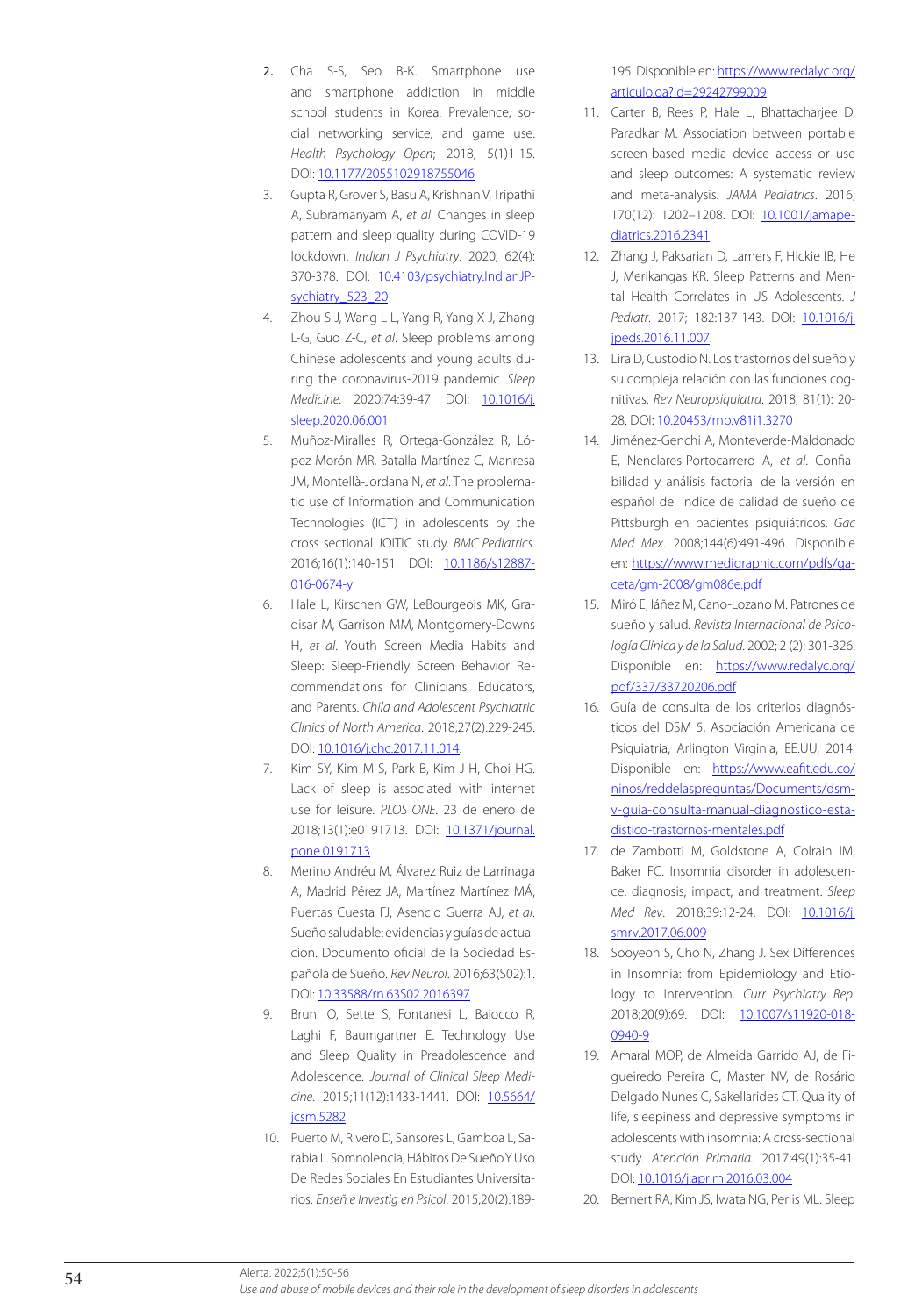Disturbances as an Evidence-Based Suicide Risk Factor. *Curr Psychiatry Rep*. Marzo de 2015;17(3):554. DOI: 10.1007/s11920-015-0554-4

- 21. Liu Y, Zhang J, Li SX, Chan NY, Yu MWM, Lam SP, *et al*. Excessive daytime sleepiness among children and adolescents: prevalence, correlates, and pubertal effects. *Sleep Med*. 2019;53:1-8. DOI: 10.1016/j. sleep.2018.08.028
- 22. De Souza Vilela T, Bittencourt LRA, Tufik S, Moreira GA. Factors influencing excessive daytime sleepiness in adolescents. *J Pediatr* (Rio J). 2016;92(2):149-155. DOI: 10.1016/j. jped.2015.05.006
- 23. Ferrari Junior GJ, Barbosa DG, Andrade RD, Pelegrini A, Beltrame TS, Felden ÉPG. Subjective sleep need and daytime sleepiness in adolescents. *Rev Paul Pediatr*. 2019;37(2):209-216. DOI: 10.1590/1984- 0462/;2019;37;2;00014
- 24. Luo C, Zhang J, Chen W, Lu W, Pan J. Course, risk factors, and mental health outcomes of excessive daytime sleepiness in rural Chinese adolescents: A one-year prospective study. *J Affect Disord*. 2018;231:15-20. DOI: 10.1016/j.jad.2018.01.016
- 25. Hansen SL, Capener D, Daly C. Adolescent Sleepiness: Causes and Consequences. *Pediatr Ann*. 2017;46(9):e340-e344. DOI: 10.3928/19382359-20170816-01
- 26. Matamala C. Uso de las TIC en el hogar: Entre el entretenimiento y el aprendizaje informal. *Estud Pedagógicos Valdivia*. 2016; 42 (3): 293-311. DOI: 10.4067/S0718-07052016000400016
- 27. García-Oliva C, Piqueras J. Experiential Avoidance and Technological Addictions in Adolescents. *J Behav Addict.* 2016; 5 (2): 293-303. DOI: 10.1556/2006.5.2016.041
- 28. Pérez E, de León J, Mota G, Luque M, Aguilar J, Alonso S, *et al*. Tecnologías de la Información y la Comunicación (TIC): abuso de Internet, videojuegos, teléfonos móviles, mensajería instantánea y redes sociales mediante el MULTICAGE-TIC. *Adicciones*. 2017;30(1):19- 32. DOI: 10.20882/adicciones.806
- 29. Rodríguez M, Pedrero E, Rodríguez E, Fernández M, Pastor V, Mateo A, *et al*. MULTICAGE CAD-4 para la detección de adicciones conductuales: validez estructural después de la inclusión de una escala en el abuso de teléfonos inteligentes. *An Psicol*. 2019;35(1):41–6. DOI: 10.6018/analesps.35.1.324311
- 30. Kuss D, López O. Internet addiction and problematic Internet use: A systematic review of

clinical research. *World J Psychiatry*. 2016; 6 (1): 143-76. DOI: 10.5498/wjp.v6.i1.143

- 31. Guo L, Luo M, Wang W-X, Huang G-L, Xu Y, Gao X, *et al*. Association between problematic Internet use, sleep disturbance, and suicidal behavior in Chinese adolescents. *J Behav Addict.* 2017;7(4):965-75. DOI: 10.1556/2006.7.2018.115
- 32. Dube N, Khan K, Loehr S, Chu Y, Veugelers P. The use of entertainment and communication technologies before sleep could affect sleep and weight status: a population-based study among children. *Int J Behav Nutr Phys Act*. 2017; 14 (1):97. DOI: 10.1186/s12966- 017-0547-2 .
- 33. Johansson AEE, Petrisko MA, Chasens ER. Adolescent Sleep and the Impact of Technology Use Before Sleep on Daytime Function. *J Pediatr Nurs*. 2016; 31 (5): 498-504. DOI: 10.1016/j.pedn.2016.04.004
- 34. Hysing M, Pallesen S, Stormark KM, Jakobsen R, Lundervold AJ, Sivertsen B. Sleep and use of electronic devices in adolescence: results from a large population-based study. *BMJ Open.* 2015; 5 (1). DOI: 10.1136/bmjopen-2014-006748
- 35. Guo L, Luo M, Wang W, Huang W, Xu Y, Gao X, *et al*. Association between Information and Communication Technology Usage and the Quality of Sleep among School-Aged Children during a School Week. Journal of Behavioral Addictions 2018;7(4):965–975. DOI: 10.1556/2006.7.2018.115
- 36. Scott H, Biello SM, Woods HC. Social media use and adolescent sleep patterns: crosssectional findings from the UK millennium cohort study. *BMJ Open*. 2019; 9 (9): e031161. DOI: 10.1136/bmjopen-2019-031161
- 37. Li J, Lau J, Mo P, Su X, Tang J, Qin Z, *et al*. Insomnia partially mediated the association between problematic Internet use and depression among secondary school students in China. *J Behav Addict.* 2017;6(4):554-63. DOI: 10.1556/2006.6.2017.085
- 38. Oliveira W, Silva J, Andrade A, Micheli D, Carlos D, Silva M. A saúde do adolescente em tempos da COVID-19: scoping review. *Cad Saúde Pública*. 2020; 36 (8): e00150020. DOI: 10.1590/0102-311x00150020.
- 39. Nagata J, Abdel H, Gabriel K. Screen time for children and adolescents during the COVID‐19 pandemic. *Obes Silver Spring Md.* 2020; 28 (9): 1582-1583. DOI: 10.1002/ oby.22917
- 40. Zhao Y, Guo Y, Xiao Y, Zhu R, Sun W, Huang W, *et al*. The Effects of Online Homeschoo-